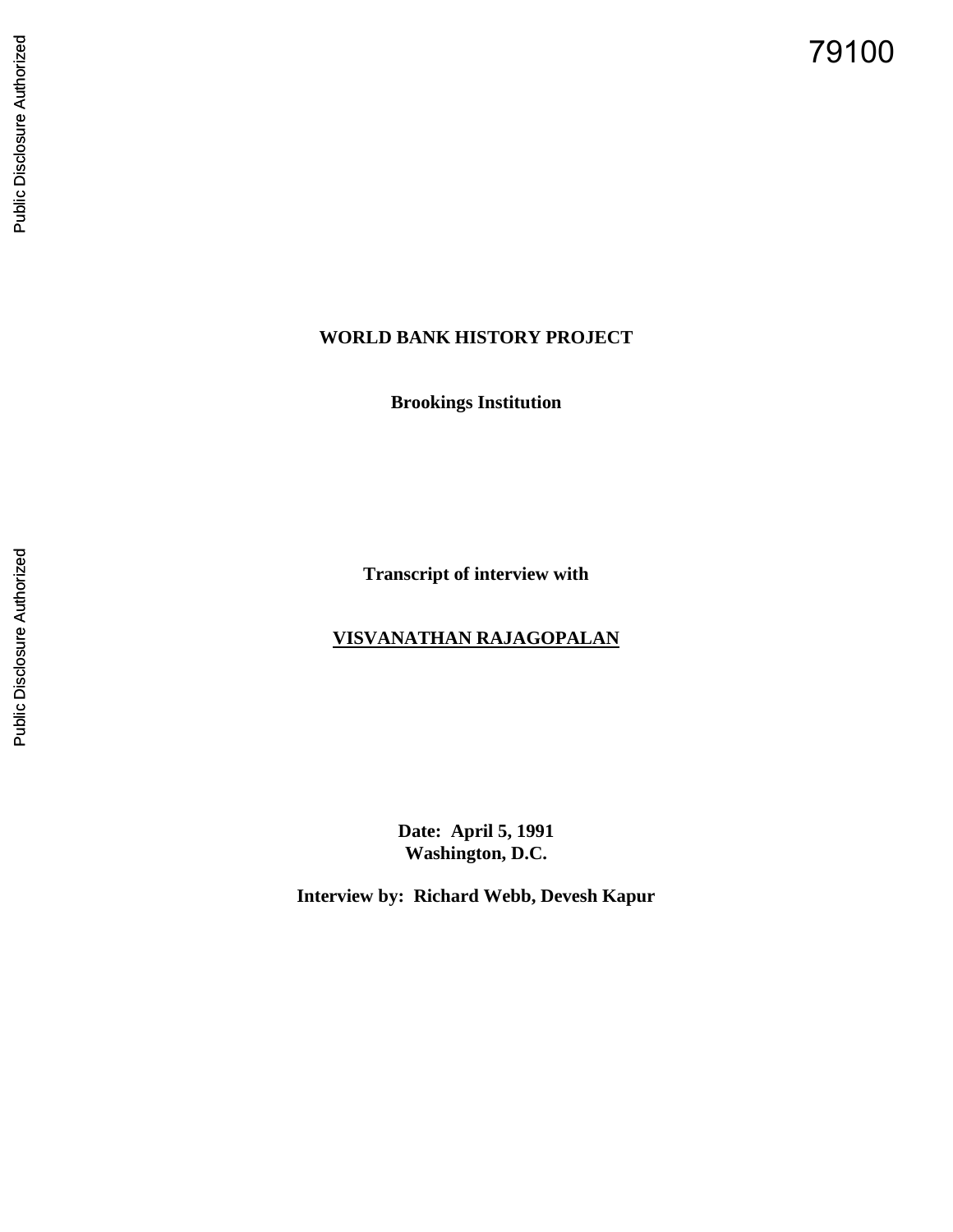#### **FOREWORD**

The following is a transcript of an oral interview conducted by the authors of the World Bank"s fiftieth anniversary history: John P. Lewis, Richard Webb and Devesh Kapur, *The World Bank: Its First Half Century,* Washington, DC: Brookings Institution Press, 1997*.* It is not a formal oral history, and it is not a systematic overview of the work of the person interviewed. At times the authors discussed the planned publication itself and the sources that should be consulted; at other times they talked about persons and publications extraneous to the Bank. Some interview tapes and transcripts begin and end abruptly. Nevertheless, the World Bank Group Archives believes that this transcript may be of interest to researchers and makes it available for public use.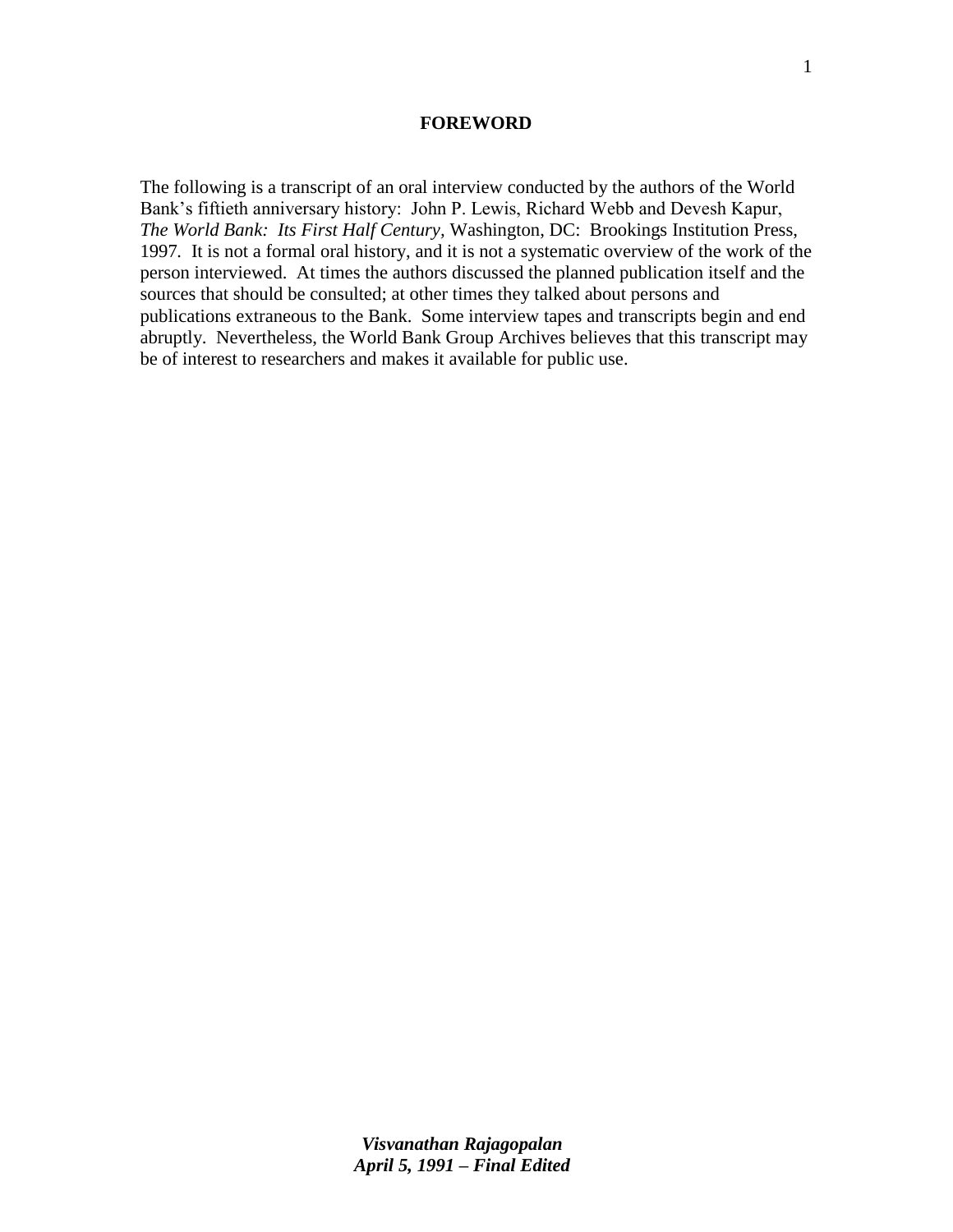## *[Begin Tape 1, Side A]<sup>1</sup>*

**WEBB:** . . I wasn't aware of that when I left in the 1980s. I missed that. We were rather up in the clouds in development planning.

**RAJAGOPALAN:** So you weren't aware, I mean, where I was or the department and in what  $\ldots$ 

**WEBB:** Well, I was curious about that particular unit.

**RAJAGOPALAN:** The particular unit? See, sometime towards the end of 1978, early "79 they began to--I understand that Mr. *[Robert S.]* McNamara felt that in the old C-P-S *[Central Project Staff]*, which had been established after the first reorganization or the 1971 reorganization of the Bank, that a lot of advisors, including advisors that were in the front office of the vice president, then Mr. *[Warren C.]* Baum, and Herman van der Tak was there and a number of others doing some odd jobs, a variety of jobs, you know, financial adviser, an economic advisor, a science and technology advisor, somebody dealing with the environment--they had Jim *[James A.]* Lee as the environment advisor and Gloria Scott as the women in development advisor. So a variety of new jobs were there, and there was a feeling, apparently, that, look, this place needs to be managed, and nobody was very clear as to the role of these, which was *[inaudible]* coherent policy approach to the issues, but they were all acting as free agents in doing whatever it was they were doing.

**WEBB:** Was there a science advisor?

**RAJAGOPALAN:** There was a science advisor.

**WEBB:** Was it a Wiener?

**RAJAGOPALAN:** No, it was Weiss, Chuck *[Charles]* Weiss.

**WEBB:** Weiss, that's right.

 $\overline{a}$ 

**RAJAGOPALAN:** So these people are all there. Then I was called one day and told that, "Look, we would like you"--I was at that time Assistant Director for South Asia in the projects department and dealing with everything other than agriculture in the South Asia region, and so I had functioned in that capacity under Ernie *[Ernest]* Stern when he was Vice President of South Asia, so he apparently--and he and McNamara decided that I should move to this job. So I was asked to create a department there which was initially called the Projects Advisory Staff. That was the name of the department, P-A-S, it was called, to put all these advisors into that group and then try and give some coherence to the work program of the several individuals working on different areas. So I was persuaded to take that job. I use the word "persuaded" deliberately because I myself was

<sup>&</sup>lt;sup>1</sup> Original transcript by Brooking Institution World Bank history project; original insertions are in []. Insertions added by the World Bank Group Archives are in *italics* in *[ ]*.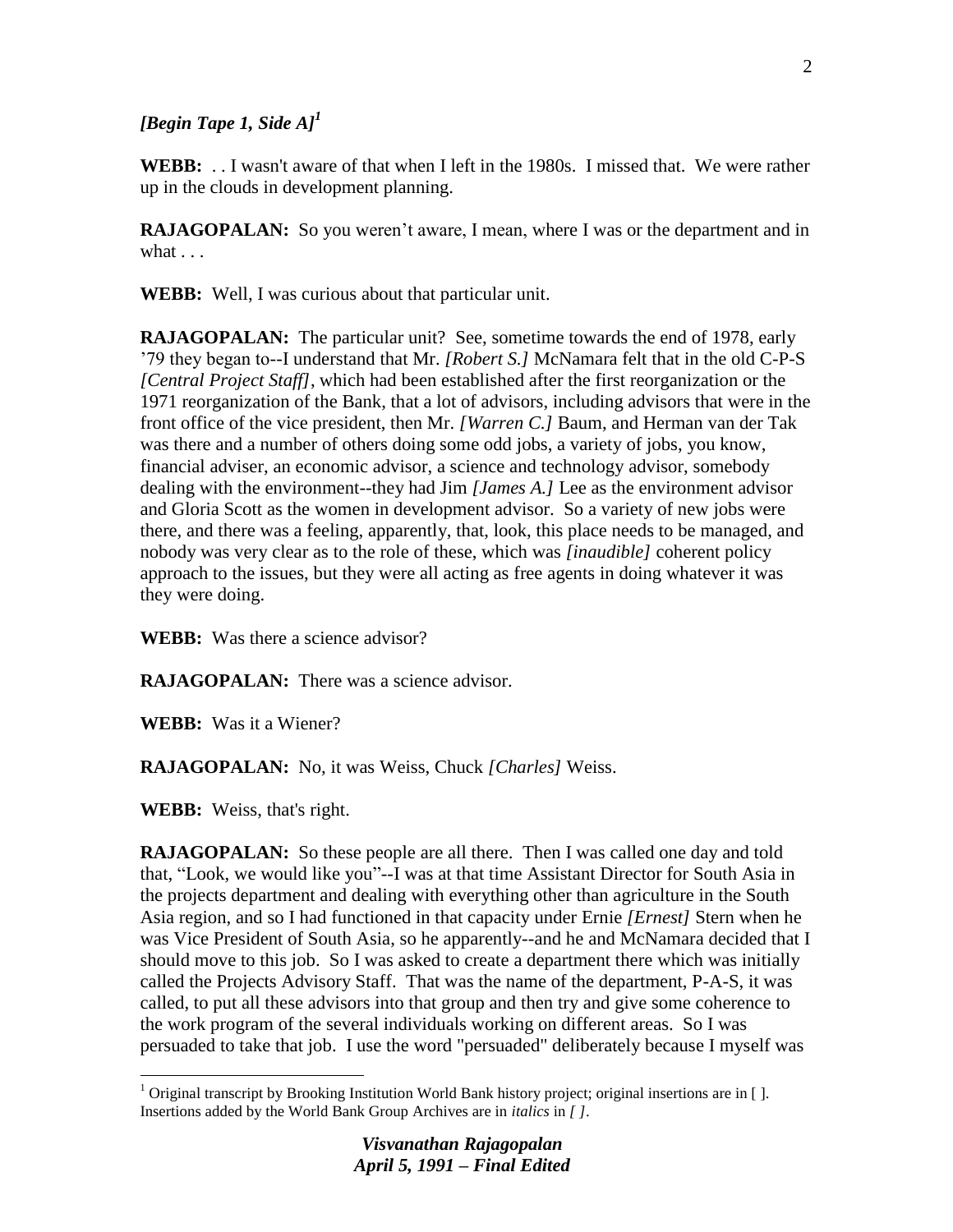not quite sure, you know, what was expected of that kind of an assignment. Mr. Stern said, "Look, try it and then see if this can be done."

And then my department later on became the Projects Policy Department of the Bank. We converted--we changed the name a couple of years later because there were two functions for that department. One, Mr. Stern in his capacity as the chairman of the Loan Committee, which at that time reviewed every single operation and unless the Loan Committee cleared the operation, the region could not invite the country to come to Washington for negotiations, so then you know the process, you see what's there. So on that clearance Mr. Stern as the chairman of the Loan Committee was required to *[inaudible]* the institution, and he had some personal staff in his office to help him to read all these documents, and he used me in my usual capacity as the director of PAS first and then PPD to assist him in creating the loan documents. And specifically he wanted me to certify to him that from a sector and projects point of view the proposals were acceptable and the policies that we were pursuing were--or that the loan proposal was within the policies of the Bank, conformed to the policies of the Bank, and the quality of the work in terms of economic analysis, financial analysis, technical analysis, institutional analysis, and so on, were all acceptable, and it was a high-quality project I could recommend to him. And I was also asked to make sure that the president's report, the operations report, and the loan documents and the agreements and so on--they were all in draft stage at that time--were consistent with one another. So that was the certificate that I had to give to him, and he held me personally responsible to do that in view of my career, prior experience, and so forth. And so that was the dual function: one, managing the group of advisors and so on to provide policies appropriate to the Bank, and the other one was to assist him in this Loan Committee function. That was the role that I was asked to perform at that time.

And his own staff, personal staff, would look at it from the macro point of view, with a [some loud noise blocked out part of this sentence] point of view and so on, which was not my job. So they were supposed to make sure that these—because, you know, the country strategy that would have been particularly pertinent in some situations and from a macro point of view at that point in time that particular operation in that country was appropriate. It was the--he had one or two advisors to help him with that on that side, and I did the more micro work or the more detailed work to make sure that the economic analysis was correct (no double counting, et cetera), financial analyses were acceptable and that all of the World Bank policies were being followed and things like that. And Bank policies—you know *[inaudible]* you have a variety of things that, one"s contracting, the procurement arrangements and the technical soundness and sometimes we"re using *[inaudible]* But all these things that had to be looked at, so that was what we were supposed to do.

Then the department itself, the PAS or *[inaudible]* PPD, Projects Policy Department, that"s responsibility was to do two things: one, to help in the examination of the policies, lending policies of the Bank at that time and to make suggestions for any changes in the policies, and then prepare the revised policies, propose them to the management, *[inaudible]* process and so on, defend it and so. That was one job. And the other job was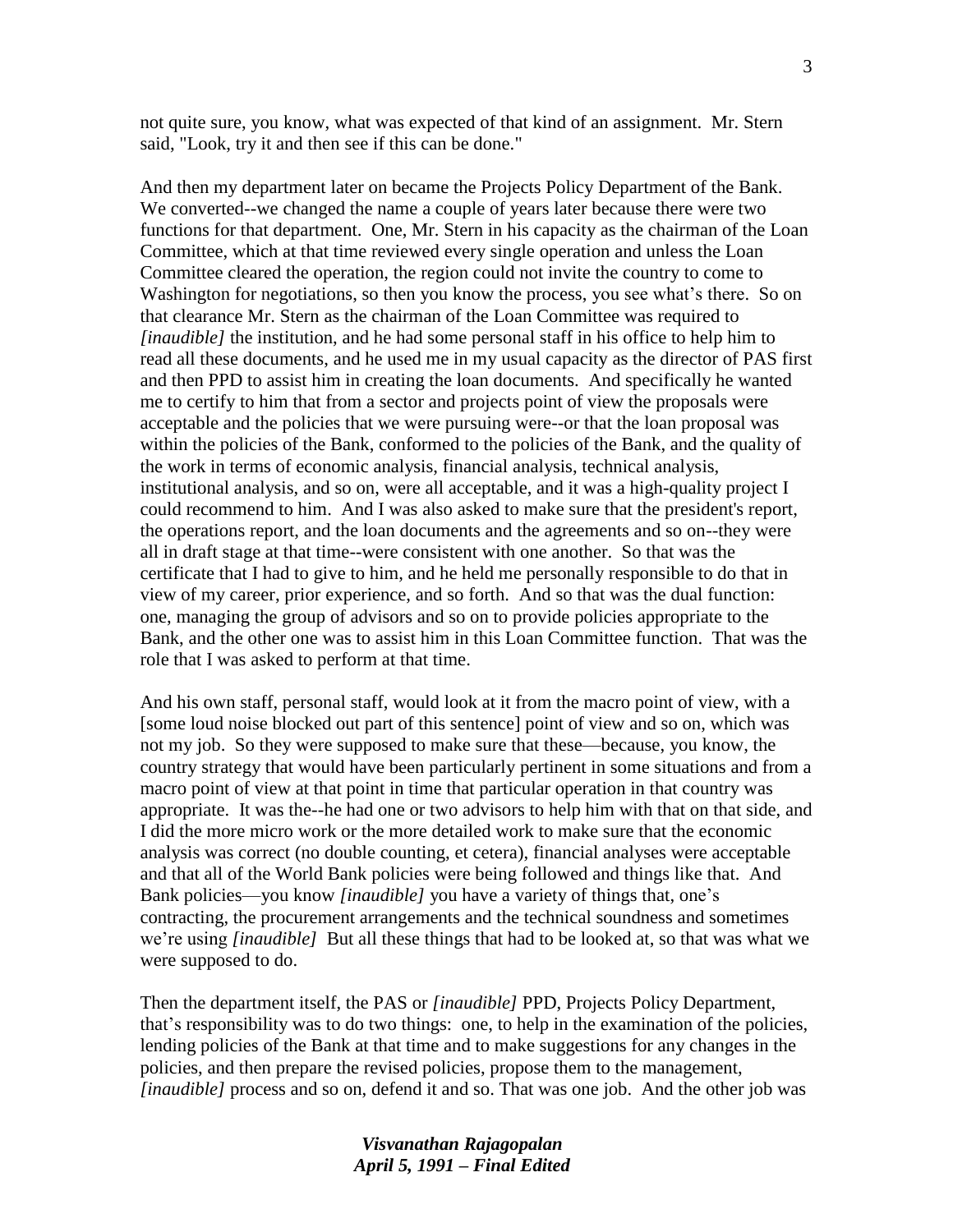to represent the Bank in a variety of areas and environments, for example, women in development. And then we added technical assistance; we added relationships with other U.N. organizations; and then we added a new division called Public Sector Management (it used to be called, initially, institutional development but we expanded into public sector management). So I started having more staff given to me to deal with the variety of these things. Divisions were established for each one of these things. What started out as a bunch of individual advisors *[inaudible]* became increasingly larger and larger departments with divisions. The environment, we started out with Jim Lee and one or two people, expanded to about half a dozen people as an environment unit to address all the environmental issues that we were faced with at that time.

For example, we came up with involuntary resettlement, a policy for involuntary resettlement. And we came up with: "What does the Bank mean when it says it is looking at the environmental issues? How does the Bank define environment? How does it address these issues and what should be done inside the Bank?" Those sorts of things, you know.

We came up with a policy statement on how to deal with tribal people when they deal with some of our operations and so on: "How do you deal with indigenous populations?" So these are all things that we ourselves developed, saying that there is an emerging issue there, there is a need to have a Bank policy on that so that it is *[inaudible]* policy. So that was one type of work we did, just an example.

**KAPUR:** So did all the O-M-S *[Operational Manual Statements]* and O-Ps *[Operational Policies],* did they originate from your office?

**RAJAGOPALAN:** Yes, from the green pages, as it were. But then we also had what are called O-P-Ns, which are the Operational Policy Notes, these notes being cookbooks, you know, to tell people how to do things. Those are the more detailed ones. The OMSs were shared with the Executive Directors, also. They became the sort of basic documents on which our operation systems was to be based, the policies, operational policies which were in effect. So it was my job as the director of that department to prepare all these things. And, for example, we did it on project appraisal. We did it on financial competence, for example, in Bank operations, social principles. Almost all these things, they took a big, fat book like that; all of them were issued during those years 1979 to "86, on technical assistance policies *[inaudible]* women in development and environment. This variety of things were done.

So that was the bread and butter activity of the staff of the department, number one, and we said in addition to that they were also to represent the Bank in international meetings, do training sessions *[inaudible]* training units of the Bank, participate in EDI *[Economic Development Institute]*courses and so forth, and to write, you see, about some technical requirements and *[inaudible]* and so on. And so that's the variety of the tasks that these people were asked to do. So that's what I did until 1986, and thankfully here--because, you see, every year you had 200 to 230, 240 operations, and one man sitting and reading all of them—seven years was long enough to do that. And then I became director of the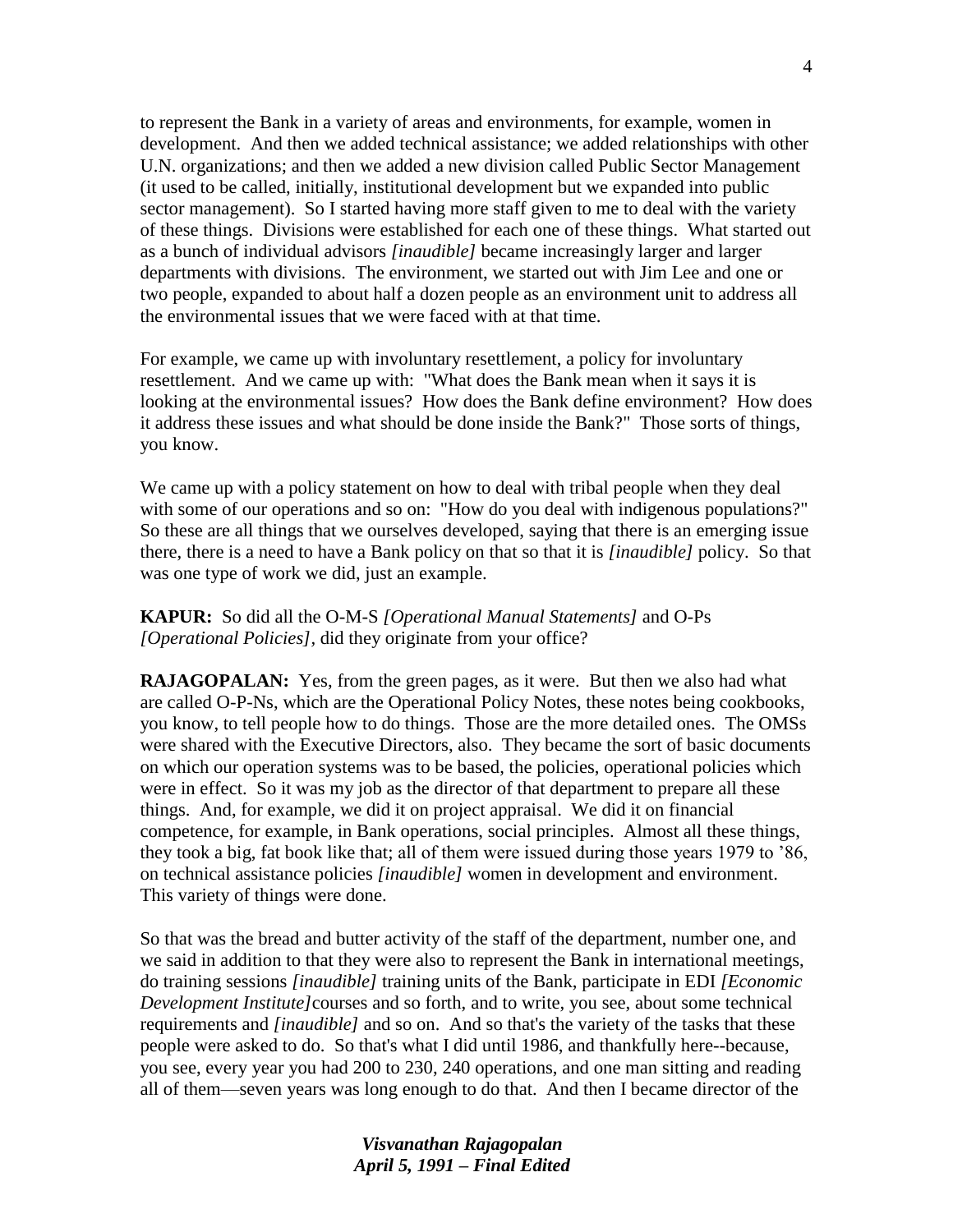EMENA *[Europe, Middle East, and North Africa]*, projects director for EMENA for a year, and then I moved to this job at the time of the reorganization. They asked me to take this job. I suppose in light of my background, dealing with, across the sectors, so many projects *[inaudible]* projects all that period, reviewing them and then certifying whether they conform to Bank policies and procedures.

**WEBB:** So what you're doing now has an awful lot to do with what you did before.

**RAJAGOPALAN:** It was very logical for me, for the Bank to consider me, to ask me to do this job. And I'll deal with all the sector departments here.

**WEBB:** Without all the day-to-day . . .

It's really interesting. I didn't really have a sense of this particular function in the Bank.

**RAJAGOPALAN:** It's a staff function, you see. Whenever you do a staff function it's not very evident except for the people inside, you see.

I had a window on the Bank that no particular usual department could have because of the location, working directly for the Senior Vice President Operations, and I then began to represent him in liaison with the Legal Department, with the Secretary's Department, with OED *[Operations Evaluation Department]* and with Finance and with everybody else. For example, you know, the kind of job that we used to do in the department was- many ad hoc issues arise, for example, in the--I have forgotten the exact date now, maybe "82, "84--because of the problems we were beginning to see in Latin America, they said, "Look, an accelerated program to accelerate disbursements to these countries is necessary to give them some financial support. How does one do it within the policies of the Bank?" So we came up with what was called a Special Action Program. So I was called, and they said, "Look, there is a problem. Do something." That's all. So you think, you know, get my guys together, sit down and talk about it, and then we came up with a Special Action Program. And I was responsible for monitoring the implementation of that program because, you know, centrally somebody had to do it, and there is no other place except my department. So I was the one with responsibility. I then ran the program for, I suppose, two years or so in which, you know, we came up with the policies to help increase disbursements to these countries.

**WEBB:** This was still under PPD?

**RAJAGOPALAN:** Yes, it was under PPD. So I was responsible for conceptualizing a program, running it, because we had to give the Board *[of Executive Directors]* a certificate that, yes, we were not just opening up the floodgates and then doing all kinds of things, you know, because a certain discipline had to be followed to assure them that, yes, things were still being done in a kosher way, these sort of things that we were doing. And at the end of two years we folded the program because what we had introduced as- you know, it was contracting, ability to borrow, more local cost financing, increasing the percentage of financing, the variety of techniques we used to accelerate disbursements,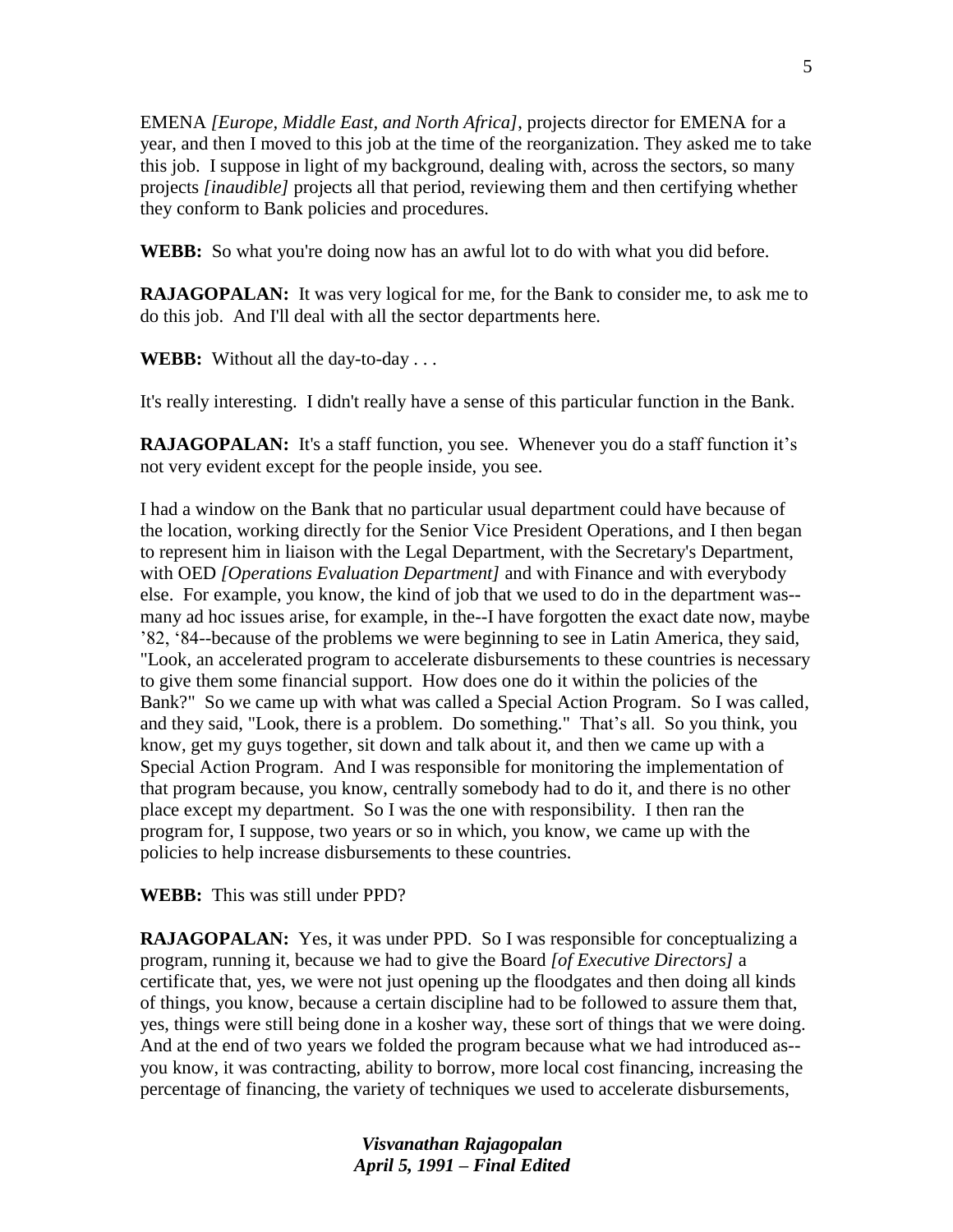all of them became pretty much standard operating procedures. Once you absorbed them into the operations, there was no need for a special program.

And, for example, during that period I did the procurement guidelines for the Bank. It was a very important piece. The entire procurement guidelines were expanded and made into your formal document. For the first time in the history of the Bank we came up with consultant guidelines because the consultant business was increasing. You know, "How do we manage this whole process?" These were all those days very relevant. The EDs *[Executive Directors]* and the Board were very preoccupied with these kinds of issues, procurement issues. And in procurement, as you know, the issues there are whether there should be a margin of protection or not, you know, *[inaudible]*equipment and so on. How long should one have it? Why should you have it? Which countries have it or do not have it? That's one set of issues.

The other one is competition, you know, international competition facing local competition and the other means of procurement, to define all these things very clearly, specifically, so that the rules of the game are really transparent and then to propagate it, to train it. So I had a big procurement unit—I say "big," but it was—initially it was one person and we expanded it to about half a dozen during the course of that year, that period, to do that kind of work and to train the Bank staff in actually following the procedures. That became a very important part of that period, and now it has become pretty standard. People are just doing the process. There's no need to reorganize a procurement unit--I mean, there"s no need to redo the procurement guidelines. It would be a waste of time. And the consultant guidelines likewise. We did that also.

Then we introduced PPF, the Project Preparation Facility. I was asked to--they said, "Look, there is a problem that project preparation in Africa in particular—and in other countries--the preparation cycle is out of sync with the budget cycle of the country, so if a project is not included in the budget at the appropriate time, it has to wait for a year or so because there is no money to put by the project. So isn't there something that the Bank could do to help them in project preparation?" So I came up with the Project Preparation Facility, and I ran it, and I was responsible to the Board, to tell them at the end of the year, "Yes, this is what happened."

I started off--McNamara gave 5 million dollars as the commitment authority for the thing. By the time I left it was 99.5 million dollars. He expanded that facility. It became one of the success stories; it was a very, very--even today people talk of it as an important innovation that we did at that period. Then when this became so successful, I decentralized it. Initially I was asked to control it and certify even ten thousand dollars. Unless I put a signature *[inaudible]* it could not be touched. The idea behind the Project Preparation Facility is that, subject to some very minimum bureaucratic requirements (you know, a request from the government asking for the help), we will give them up to a million dollars—you know, we started increasing the amount and so on—in advance for the preparation of the project and different types, you know. We have defined it. We issued an OMS on that also. And once the project is prepared and appraised and the loan is made, this money will be folded into that loan or credit, Bank loan or credit, whatever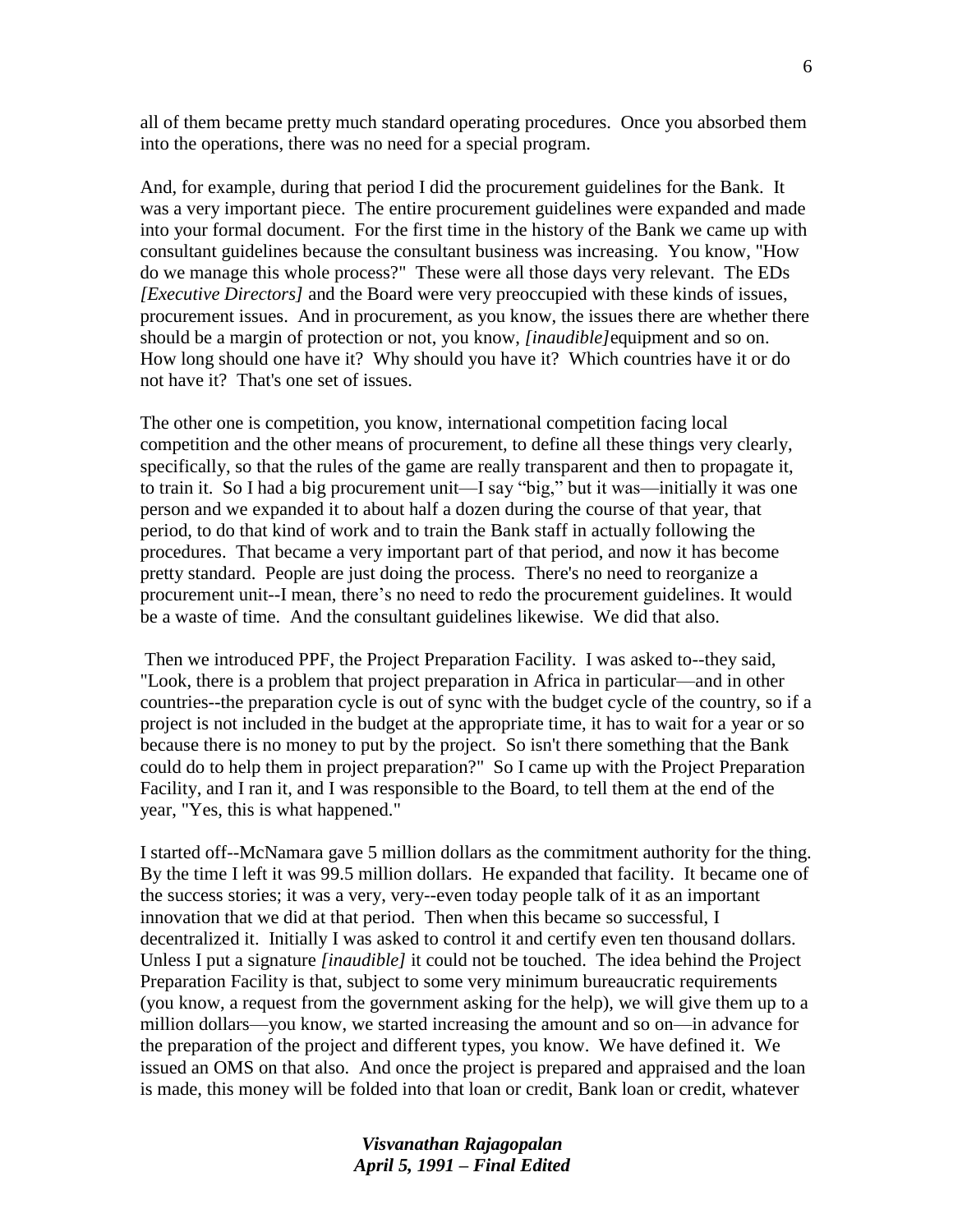we give, we fold it into that. In cases where this does not materialize, then they have undertaken to pay it back in ten years, so it also comes back. So that was the preparation facility. It is a very successful one.

**KAPUR**: In some ways, you know, this is what was sort of supposed to be done by UNDP *[United Nations Development Program]* . . .

**RAJAGOPALAN:** They give grants.

**KAPUR:** They give grants?

**RAJAGOPALAN:** Yes. They are supposed to . . .

The PPF is either on IDA *[International Development Association]* terms—if it is an IDA country--or on Bank terms *[inaudible]* for a grant like that. So whereas the Asian Development Bank gives grants for preparation of projects, we didn't have a grant facility like that. Then somewhere in the middle—I don't know who it was or regarding what, but he was raised in Africa, saying, "We were not able to take this loan and repay it because the project did not come up and so on, we need to come up with a grant facility." So I came up with SPPF, as it was called, Special Project Preparation Facility, which is a grant facility, only grants are there. And there we justified it by saying that this will help countries to prepare projects, not only for the Bank but for other donors as well, so that you will have a pipeline of projects. The problem was in Africa we didn't have a pipeline of projects which potential donors could use, so to help develop that pipeline we came up with the SPPF, a limited *[inaudible]*.

**KAPUR:** In the early part of the Bank's history, one sees references of using UNDP to identify projects for the Bank. Was there a feeling that that was not sufficient or enough and . . .

**RAJAGOPALAN:** Yes, this was an additional facility that was created as we were expanding our lending activities. The need for having a facility like this in the Bank was that, and so we started off with a PPF—and then, as I say, an SPPF for Africa, which was a *[inaudible]* And these are all quite successful activities. They have helped quite a lot in preparing projects, and my job was to manage the program as well as do an annual report to the Board on what's happening.

Another job I had in that particular setup was--you see, the Board approves the usual budget and then never hears about it, so we were asked to write an annual report to the Board on project implementation. So every year we wrote this, so there we would say, comment on the portfolio as a whole one year, you see. At the end of each year we would write a project implementation report--we called it an annual report on project implementation--which would comment on the projects that are being implemented in different parts of the world, and we had then developed systems for rating all these projects. We had our own systems for rating different aspects of the project to see whether it is proceeding as it was intended to proceed or whether changes are needed or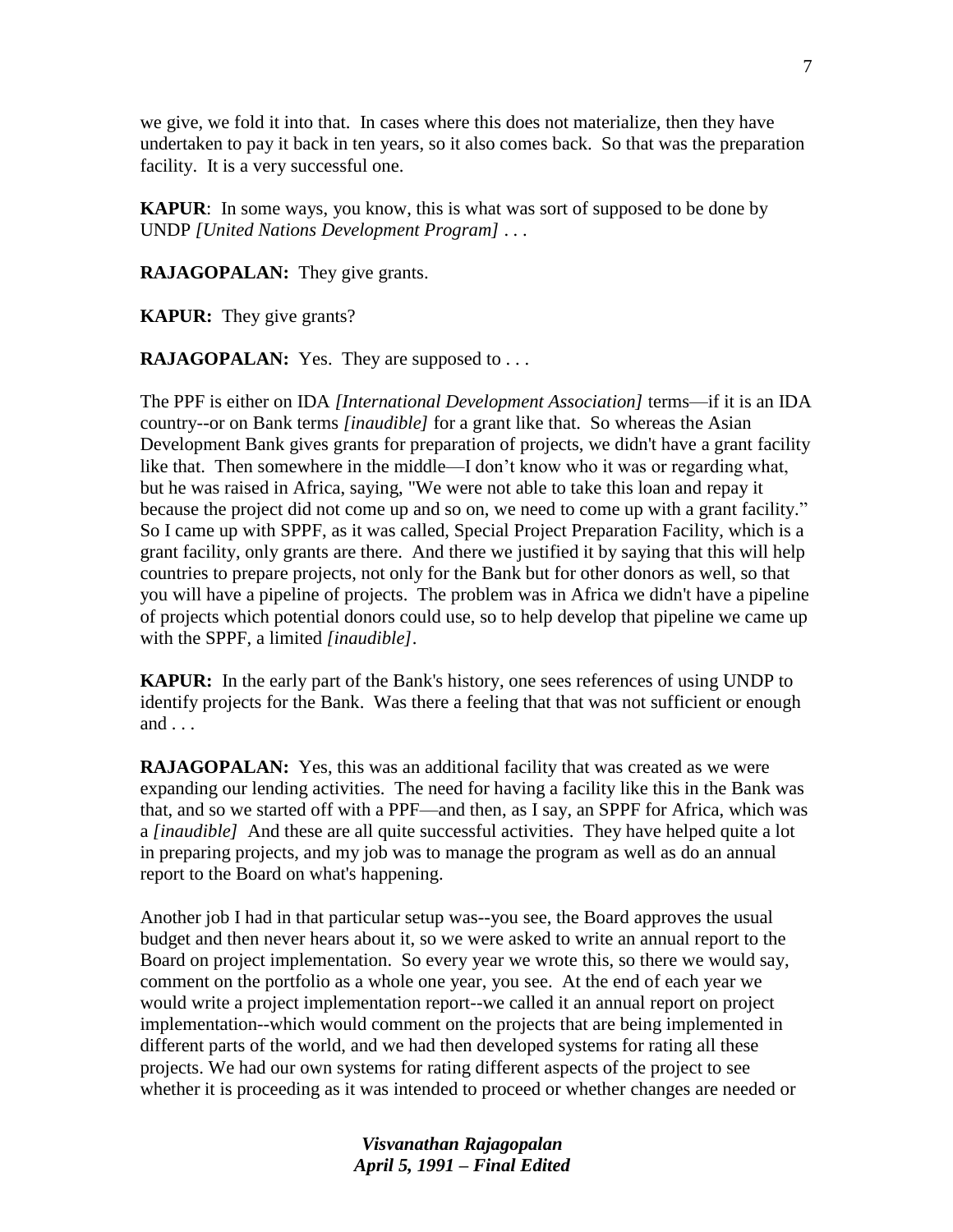delays are occurring or whether the rates of return are going to be as predicted or worse off or better off, costs are going to be increasing, whether conditions are going to be met or not, audits are going to conform to fundamentals--those sorts of things. So the project implementation review became an important tool to inform the Board that yes, this is the status of the projects that you approved and this is what they look like in the aggregate.

For example, the report will give an aggregate picture of, say, there are roughly 300 projects today in some 100 countries with a total value of 250 billion dollars to 265 billion dollars, in which the Bank's participation is roughly a third and then co-financing so much, the rest is country"s own. It gives—it will give you the aggregate, an idea as to what the portfolios are. Then it will describe in greater detail, in Asia *[inaudible]* Then it will also have a saying, in Africa it is like this and so on, saying these are the major problems encountered in implementation in this part of the world, here, there, and so on. And then it will say there are some generic problems, you know, with respect to a location and so on. These are *[inaudible]* problems are. Then it will break it down sectorally also and say in agriculture there are more problems there than you have in education or some other sector and so on. So it was a presentation of that sort, and the Board came to welcome it very much. And we tried to make it a sort of an internal auditory, because OED comes up with all these things after the disbursement period is over—which is seven years or so--whereas we were coming up with this at the end of the first year, as the projects are going on.

**WEBB:** When did they start these reports?

**RAJAGOPALAN:** Oh, 1979, something like that; I think during my stay there. I don't know--no, probably earlier. In 1976, I think they started, not "79—"76, because I started off with the third or the fourth report to the Board and then ended up with the tenth report or something like that.

**KAPUR:** The IR department will have this.

#### **RAJAGOPALAN:** Yes.

So that's how I think it happened. And in that period, you know one of the things that we--see, every year we learned from--that is, the first maybe two or three reports were descriptive. Then we were beginning to use the reports as a vehicle for making the policy changes or the process changes that were necessary in the institution. For example, if we found systematically that certain things were getting delayed and certain things were not done, then we will pick it up in our work program and come up with an OMS or a staff instruction, some such thing, the lessons learned. You see, that is how--in agriculture, for example, we started including in the lending operations themselves provision for a midcourse correction. You see, there is built into this project in the later years you will find a proposal that there will be an evaluation following after the second or third year- especially when they were doing those days the area development projects, the rural development projects and so on, multisector projects. We said, "Let's wait a minute. Take a look at it at the end of two or three years to see if the direction in which you're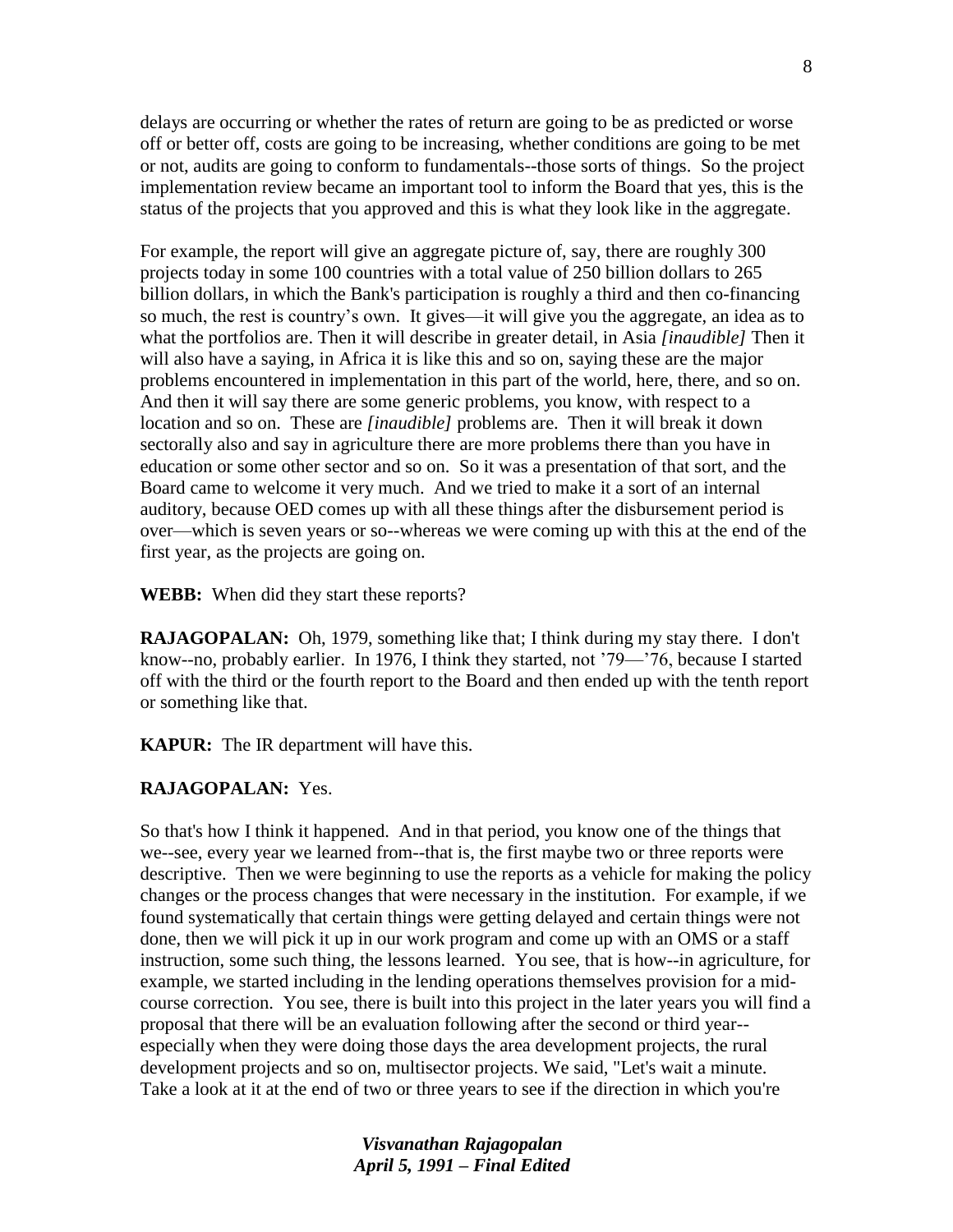going is the correct one or if some changes should be made." So we introduced those sorts of things at that time.

And then we also started picking up special themes that we would write, special topics. One year we will make an evaluation of technical assistance, how good is the technical assistance work at the Bank, so we started picking up on the topics like that and commenting on them. So that was also welcomed by the Board very much. That was one set of activities.

Then again picking up from that, well, the audit function is--auditing of project expenditures and so on--is not being done very well, so we set up, I remember, we set up a task force called the Audit Task Force, and we said, "These are the minimum essential things that need to be done in order to assure that the right *[inaudible]* funds, that the funds are indeed being used for the purposes for which they are intended. So, what is the minimum audit? How is it to be done in an African country where there is no institution or economists and so on? What"s the minimum required audit of costs and so on?" There is--a very good audit report was written, audit task force report, which became standard in the Bank. So these were the kinds of activities that the department was doing.

**KAPUR:** How was it linked to the rest of CPS *[inaudible]*

**RAJAGOPALAN:** He became my VP *[vice president]* afterwards. You see, as I told you, I had a dual role of being administrative [loud noise which drowned out voice] after that to do this, but still I had to be a little independent, you see, to be able to do these things, reporting to Ernie because of the Loan Committee's linkages. So it was, you know, because we are all working for the Bank so it is not really an issue there, and they understood how these jobs had to be done.

It became a sort of a coordinating department, you know, a staff department, whereas, you see, the others had—if you look at the CPS, you had the agriculture department--I take it as an example. There were about 60 technical people there. They were providing lead advisory roles, looking at individual projects, going on missions, helping them and so forth, but then you see I would, in my job, would come and turn the green covers, you know, the Loan Committee package which had been cleared by their department already, so there will be that conflict. I know sometimes I may not agree with what they had earlier on agreed with the region, so this was somewhat of an independent—you know, this was for the chairman of the Loan Committee an assurance that yes, the policies have been followed, the procedures have been followed, and it is an acceptable piece, because we cannot reasonably talk about . . . That was the goal. So that slight arm's-length relationship with the CPS had to be maintained, in that sense, yes.

**KAPUR:** It will be Shahid Husain's shop?

**RAJAGOPALAN:** Yes, I mean, his shop meaning he is the head of the CPS.

**KAPUR:** He became the head.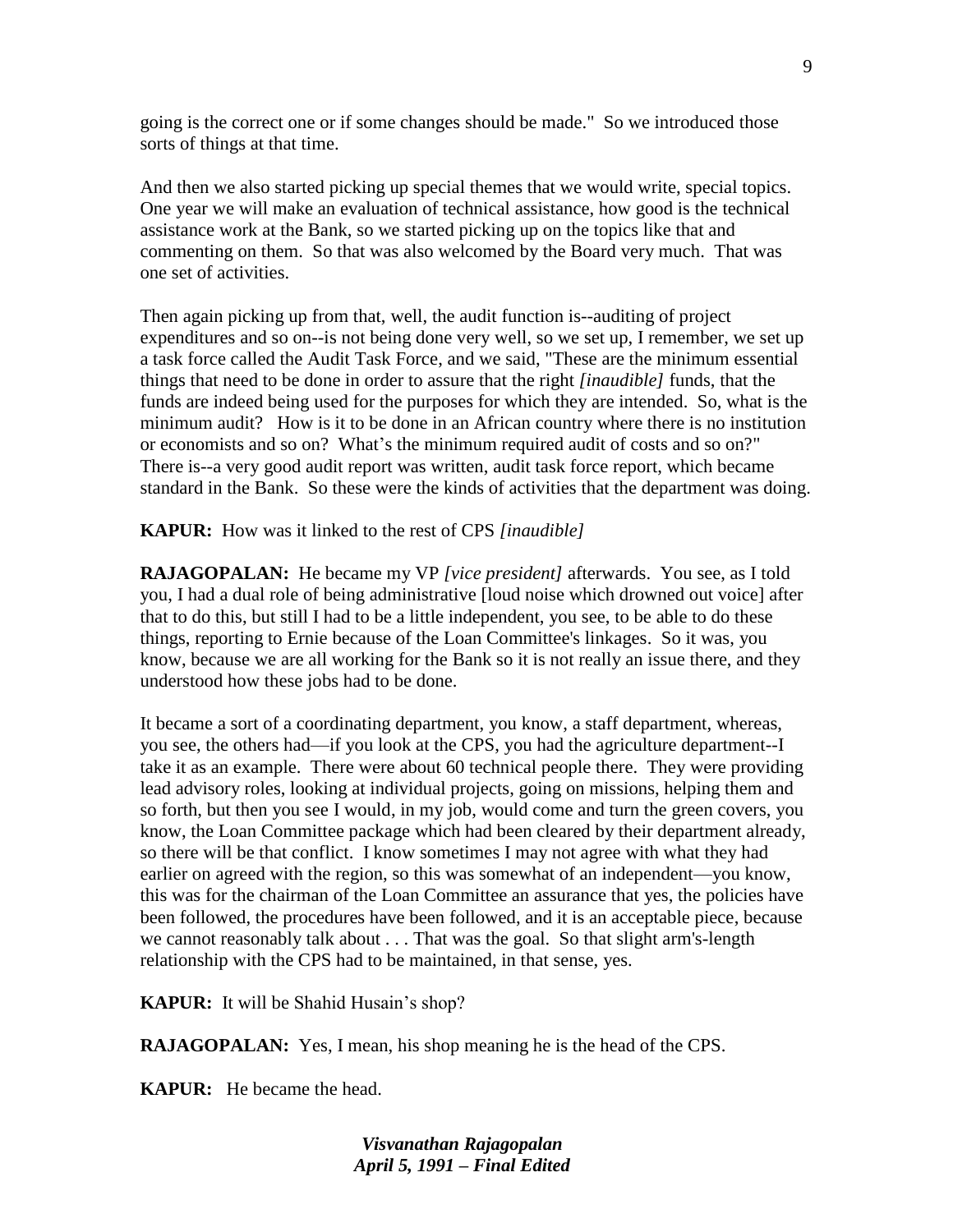**RAJAGOPALAN:** He became the head of CPS, you see; after Warren Baum, he became the head of CPS. I don't know when it was; might have been "83, "84, something like that.

**WEBB:** Is that function still being carried out in a similar way in the Bank?

**RAJAGOPALAN:** No. After the reorganization, you see [talking at the same time] it so happened I was the first and the last director, because in "86 when I--what happened was in "86, the beginnings of the reorganization, this most recent reorganization, people were--consultants were appointed and people were beginning to talk about it and so on, that there was going to be something of this nature. Since I had been asking to be relieved of that job, which was very heavy in any case, that was seen as the right time. So I went to EMENA as the projects director, and *[Hans]* Eberhard Kopp was appointed and then he was on the task force of the reorganization. So the department quietly started--because everybody knew that centralized approach was no longer going to be followed, so the departments quietly disappeared or disintegrated.

After the reorganization they set up what is called the COD, the Central Operations Department, and they set up this part of--originally PPR now PRE *[Policy, Research and External Affairs]*--and they divided the functions, that is the policy function and the research and so on we are taking care of, and the process functions the COD is taking care of. The COD is now staffed with a few people. The procurement unit they put there. And even the procurement unit, there was a debate whether they should be with me, and I was not taking any sides on that. I didn't want to. So they kept the procurement unit there, but the procurement unit now in COD performs more of an advisory policy function and not a monitoring function as it used to do in the old days. You see, in the old days the central procurement unit which they had used to clear every contract of over a particular size, you see, civil works if it was more than, I think, 25 million dollars, if the equipment was more than a million dollars. These numbers might have been increased . .

*[End Tape 1, Side A] [Begin Tape 1, Side B]*

**WEBB:** . . *[Hans]* Wyss is now [both talking at once]

**RAJAGOPALAN:** Now COD is located in Moeen Oureshi's shop, and the director of the COD reports to him directly. And it performs now some staff functions for him. And he also has another group called the EAS now, Economic Advisory Staff, so he has two groups there to assist him. But the philosophy of the reorganization, since the regions are given direct responsibility for everything, even on procurement--you know, the regions have their own procurement advisors. They take care of all those activities. This group here provides advisory services, and they don't have as in the old OPS or in the old--my former department--they don't duplicate those functions that much. You see, for example, the Public Sector Management Unit *[inaudible]* together with me in the old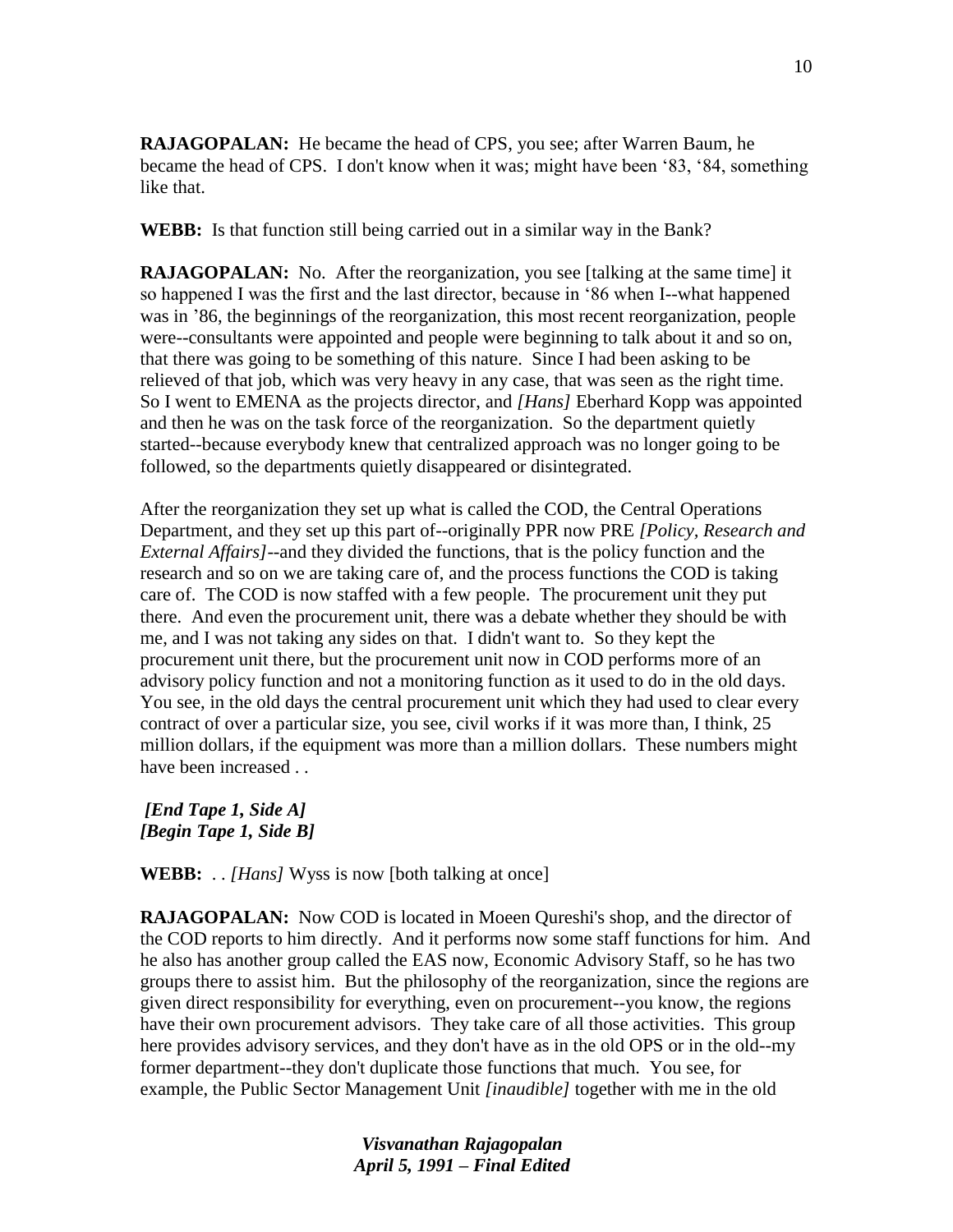PPD, is now part of CEC *[Country Economics Department]* here, the development economics side of PRE. There is the Country Economics Department. In that department there is a unit under Mary Shirley which deals with public sector management and private sector development, so that has been put there.

And the environment thing has become very large, an Environment Department now. We started talking about it in those days. There is an Environment Department which does both the policy and research work as well as provide operational support.

And all the sector departments are here now. Each group is policy *[inaudible]* sector but also provide operational support. The only thing they do not do is not provide extensive operational support because of the numbers here, very few people--the old, for example, old agriculture department had some 70 or so staff; the new agriculture department has 25, 26 people. It has all been downsized absolutely so they will not be able to provide operational support to that extent.

They don't, of course, have the individual project by project review function anymore, but I do now provide to Qureshi annually a sector review, you see, of each of the sector departments is asked to review the Bank's performance in the sector during the previous year. We write a report called the sector report on agriculture, industry and education, health and these areas. We comment on the quality of the work done, the quality of the project work done, rate of work, and we comment on the sector work done, economic sector work done in that particular sector, and we raise issues, and then I provide an overview. See, these are done by the departments. Each department makes a report like that. Then I sit here and pull the pieces together and give an overview, saying these are the cross-sectoral issues that are arising, these are the sorts of things that are happening. And then Qureshi has a discussion with me on that, *[inaudible]* regions also request us to come and discuss with them our findings.

**KAPUR:** Is this the A-R-D-E *[Annual Review of Development Effectiveness]*?

**RAJAGOPALAN:** No. That is the *[inaudible]*

**WEBB**: Annual review of development effectiveness?

**RAJAGOPALAN:** Well, you see, that I prepared for the first two years. That has a different history. You see, when the reorganization report said that the sector side of the PPR should write annual sector reviews on each of the sectors and subsectors, not necessarily every year to the same depth providing extensive coverage, but at least once in five years you should cover each sector comprehensively. So they foresaw a certain percent of sector reports to be prepared by this group annually. And then they also said that we should as PPR, as was initially conceived, using the sector reports comment to the president directly in a report on development effectiveness, an annual report. So there is no precedent to that in the Bank, so when I took this job--and PPR was supposed to do that, not the sector side, but the PPR at that time did not have a vice president for development economics—Stanley Fischer came after about eight months or six months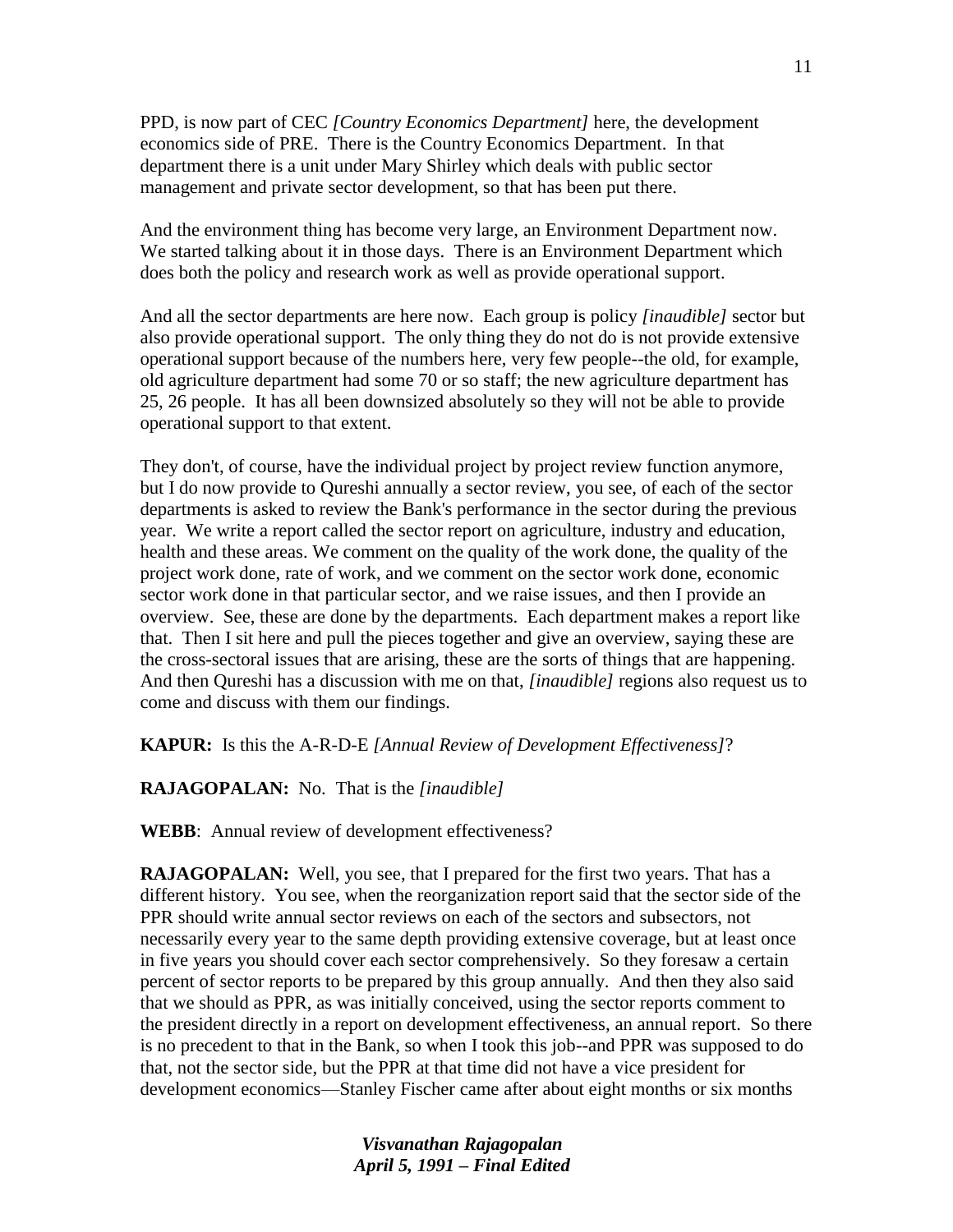or so, so I was the only chap available here under David Hopper. And there was this requirement, and people were monitoring our implementation of the reorganization's recommendations, so I took it upon myself to really say, "Okay, let us do this."

And so I went on, talked to the vice presidents. There was a retreat *[inaudible]* So I asked them "What do you think?" and "This is what I plan to do" and so forth. So the first report I issued to *[Barber B.]* Conable from me saying that this is what has happened in operations--a 30-page report giving him in a very concise fashion what's happened. So we also picked up on the basis of discussions with people some individual topics to comment on. So both were written up and done in a very concise fashion. This created a lot of reactions because this is not the kind of report which was provided in one draft and discussed with everybody, a consensus developing and so on. No. It was done just as a report to the President of the Bank, informing him, "Look, last year these were the lending objectives of the institution; as against this, these were the achievements; these were the areas in which we failed or we did not perform." Sort of a report card, you know, putting it in a very blunt form. That was the sort of thing that has been done. So I wrote two such reports. It was all done here, in a sense.

Now, you see, a report of that nature obviously cannot be a very well publicized consensus document because it's expressing an opinion, however carefully it says it—for example, there was an administrative retreat, first retreat that was held *[inaudible]* again, because there was no DEC *[development economics]* vice president, I was asked to talk about adjustment lending. I introduced the subject and raised half a dozen questions on adjustment lending: where we are after ten years, you know, after having spent so much money, these are the issues. They liked it, and they said, "Look, these are some real issues that the institution should work on." The follow up to that was the adjustment lending—what is it called?--RAL, Report on Adjustment Lending 1, RAL 2 and so on. They picked it up and worked on that, and that was mentioned in that first ARDE*.* And then balance between adjustment lending and investment lending, I raised there is an issue there that needs to be addressed, and how do we deal with trade aspects of it? How do we deal with this—a new form lending seems to be evolving without anybody realizing it which we call this hybrid lending, and what should we do? So we developed a paper on this and so on. So that was the follow-up action that . . .

Then another thing, because the commenters said that the Bank has forgotten poverty, and even in agriculture loans and even in, you know, the social sector loans and so on, it is not a *[inaudible]*. I used to read these things and we were *[inaudible]* used to insist on critical consumption, what do you do and so on. Nothing like that. It is just completely area appraisal report; there was nothing. Of course, people didn't like it, you know. They objected to that, and so I said, "Look, I'm not going to withdraw that. This is what I see." The result of that was Attila"s *[Karaosmanoglu]* task force on poverty and then a *WDR [World Development Report]* on poverty, so now the Bank's orientation towards poverty. And with a topic like that, the report said that, look, 40 percent of the Bank"s lending is going to the bankrupt DFCs *[development finance corporations].* See these are all factors I gathered from the sector reviews done by the departments. My job was to distill them and to put it in a very narrow way, succinct, a brief report to the President, only the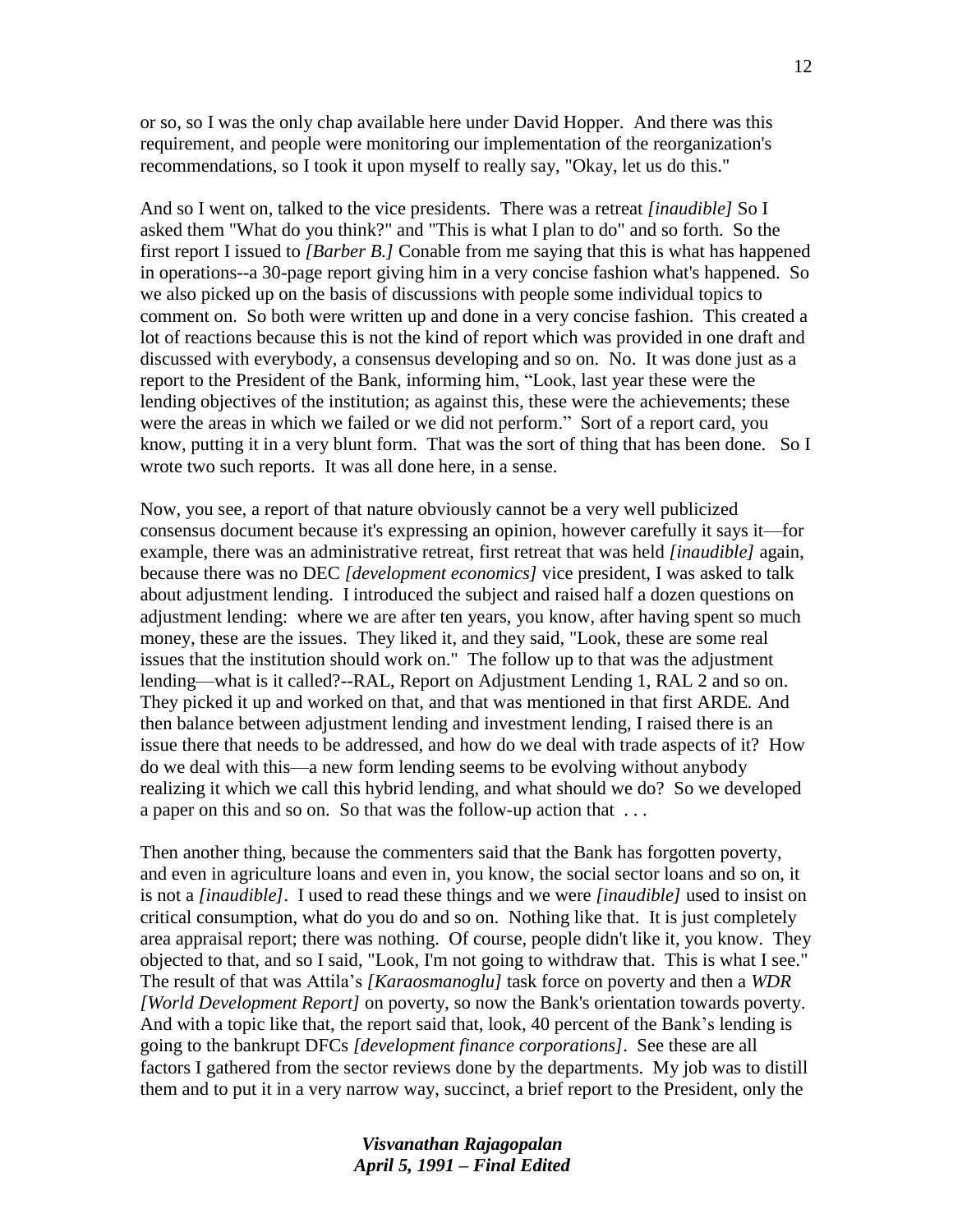highlights then would be covered. If you want details I"ll give you--my people have done the sector reports; I'm picking up from there and telling you this is what is happening. That was again resisted and so on, but then, you know, people came around and appointed the [Fred] Levy Task Force and all that which has followed.

Then I said that the technical skills of the Bank are getting eroded, and I gave some facts and figures and so on. And then that was--everybody accepted that. They appointed a task force of the *[inaudible]* and so forth and they have come up with recommendations and now recruitment is more geared to *[inaudible]* technical staff"s training. We have a task force that"s just come up with proposals and so on.

We looked into lending to population. Attention is not being given to population, that's the criticism: that nothing has happened. Then we said that--in that report I also said that education lending, you know, accelerated education program we have realized, we have doubled lending to education, we had a world conference on education, so a big push has been given to that. So, like that the report set the agenda for the Bank. In a number of these areas *[inaudible]*

It"s raised a number of issues for the Bank for the future, also. Exit--and I said, "Look, you can't go on adding things to the Bank. Resources are not unlimited. The Bank must have some criterion for exiting from some of these things." That was, of course, debated and nothing much happened on that. And so that was in a big debate in one of the senior retreats. But . .

### **WEBB:** Subversive idea.

**RAJAGOPALAN:** Yes. The problem with that was, and it's very--although I managed to set the agenda for the institution in some of the critical areas in which it is now working *[inaudible]* sectoral debt. I'm not a macroeconomist, so I"m not able to comment on that. Since it had that kind of an impact--I don't know, you see. At the end of two years--after the second report--so much, it generated so much friction in Operations that the president told me, you know, "Well, let's not write reports in this fashion anymore. Let us simply pick up some topics and write." And I said, "Look, let somebody else do it," and so that's why I did it. It is not to have the--but the annual sector reviews are different, as I'm sure you understand. They are completely different.

I still use the sector reviews to inform Qureshi now, rather than the president, to tell him what is happening, what are the soft spots *[inaudible]* Sort of assisting him, you know, from the side track, somewhat of a more objective view than he was likely to get on a day to day basis. So that"s the job.

**WEBB:** Fascinating story.

**RAJAGOPALAN:** *[inaudible]* job, that's why I'm doing it. It's not an easy one to do, but at least there are--when you see something coming out of it, you know, as they say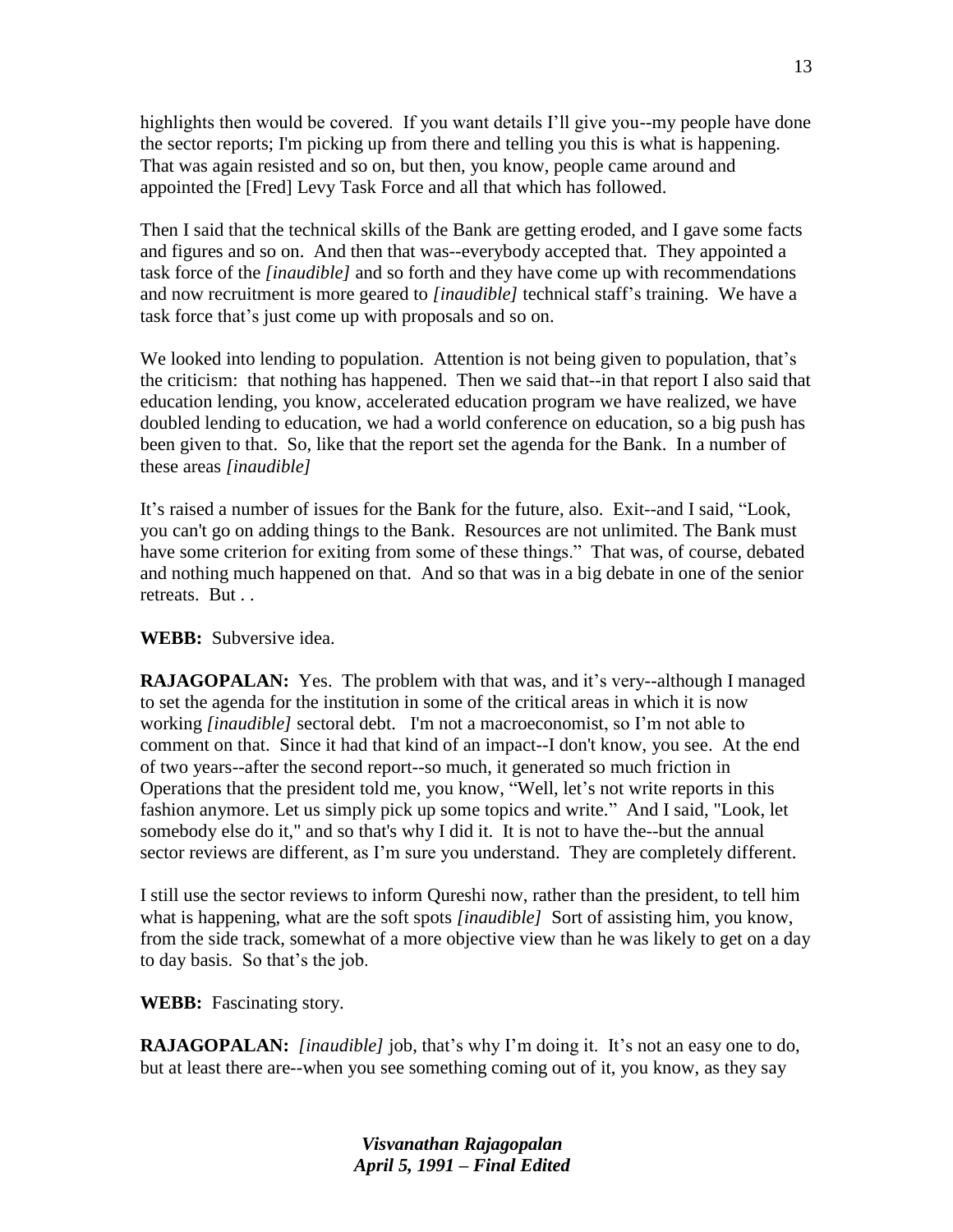here, because without many people realizing it, if you are able to set the agenda for the institution to work on, what more--what can be more interesting than that?

**WEBB:** Sure. But there still remain the issue papers, certain selected topics where you do roughly the same thing but in a much more . . .

**RAJAGOPALAN:** No, that we still do, you see, because, for example, I've taken now-forestry is an important topic, okay? We are writing a forest policy paper because it's a very contentious issue. On the one side, you know, forests as resources, logging and things like that. On the other side are forests from an environmental point of view, global warming and things like that, and I thought, "That's interesting." I've just taken that as an issue. We are developing a forest policy paper and approaching it in a comprehensive way. We are consulting NGOs, consulting countries. You see, in the development of the policy itself, we are now approaching it in a different way.

The first example of that was the education policy paper. See, we wrote a paper on family education or basic education for sub-Saharan Africa. The way we developed that paper was to, first of all, come up with the ideas and have a document and have a workshop in Africa--we had two workshops, one in Ethiopia and one in Ivory Coast--to which we invited not only education experts from the countries (that is, from the government, from the public sector), we also invited, you know, the local opinion-makers and broadened the participation and said, "Look, this is what we think what needs to be done about basic education in sub-Saharan Africa." And a one-week seminar-- *[inaudible]* there, I guess--and then we wrote these papers and then we went to--I chaired a meeting, because they were all in for a UNESCO *[United Nations Economic, Social and Cultural Organization]* meeting in Paris, you know, Bangkok is--all the 32 or 38 education ministers in Africa, and told them, "You know, this is a kind of thing we are coming up with." So they gave their input, which went to the Board. The Board gave its input. We had another meeting with the donors saying, "This is what the Bank is going to be doing in the next five years with respect to education. These are the amounts of money that you gave. Where would you donors be able to come, foundation donors and so on?" So it was a policy which was developed in a sense with the participation of the countries themselves so that there is a sense of ownership of that policy. There is a much better chance of the policy being implemented rather than the Bank sitting within Washington and writing a paper followed by *[inaudible]*, which is seen as an outside paper.

That approach we are now following in the policy work that the sector departments here are doing, the forest policy being another one. The education itself, we have done now a primary education paper like that, vocational training paper *[inaudible]* we held seminars in a number of places in the world, developing *[inaudible]* and that has been very well received by the Board. We are working on a higher education paper like that. Then we"ll wrap all these things into one key statement--the education sector paper. So that's how we are developing.

**WEBB:** These are all forward-looking . . .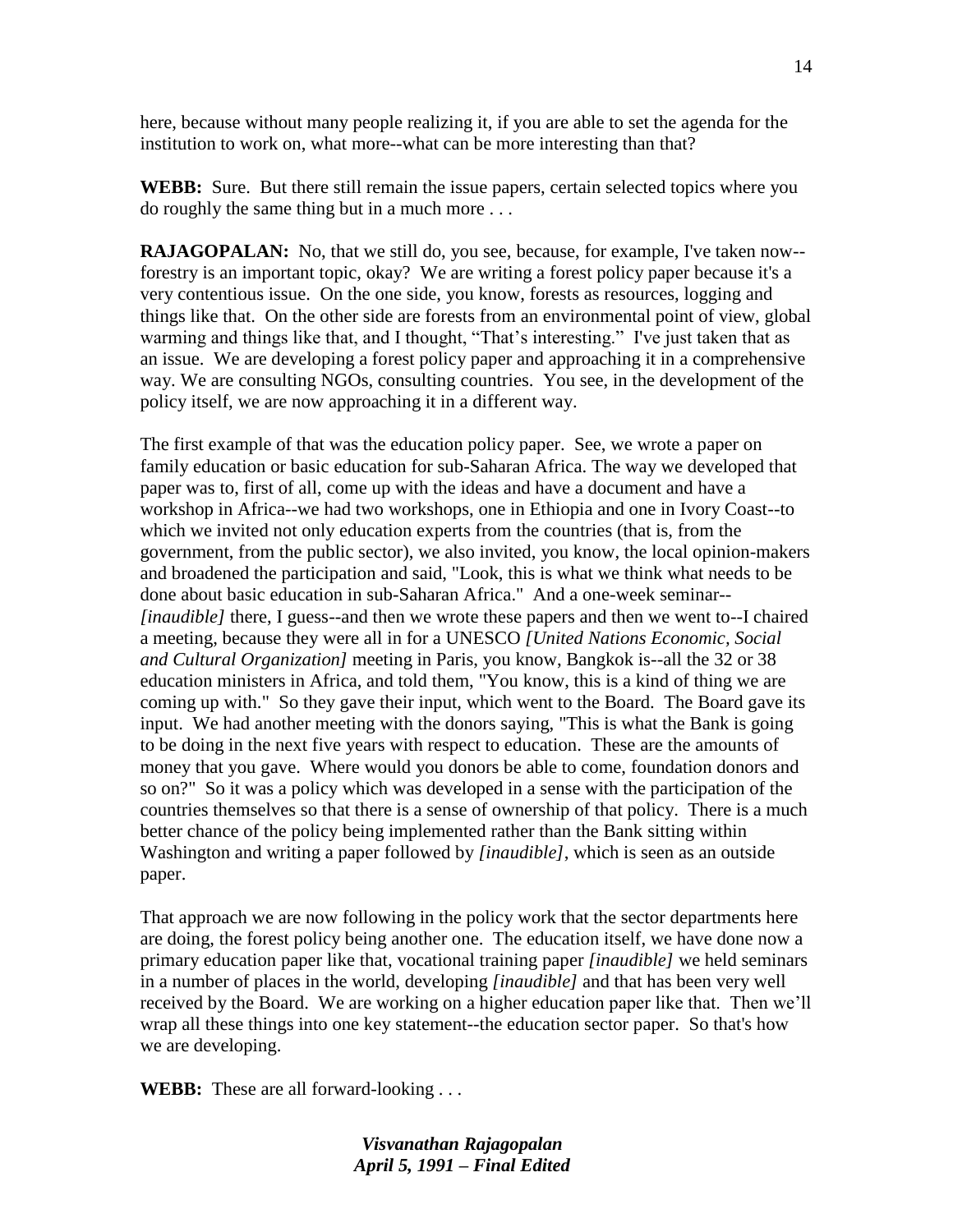**RAJAGOPALAN:** These are all forward-looking. See, what we do is, yes, what are the emerging issues in the 1990s and then . . .

**WEBB:** I meant the audit function that was carried out by these two ARDE reports.

**RAJAGOPALAN:** Yeah, that we have given up. We still write these internal reports, you know, which is a sort of an audit function.

**WEBB:** That's what I meant.

**RAJAGOPALAN:** The sector reports being written; the annual sector reports are being written.

**WEBB:** So it's still being done in a different way.

**RAJAGOPALAN:** In a more subdued way. Rather than going to the president of the Bank, it is going to the senior vice president now but in a, as I say, in a slightly different fashion; it's not pulling all the pieces together, you see.

Then, in the general development effectiveness reports we were writing, we were commenting, for example, on staff skills and so on, you see. It was not only in our Operations function because at that time the administration function--you see, we were taking a much larger view of things. But now we are looking at it in a . . .

**WEBB:** And these are going to Qureshi?

**RAJAGOPALAN:** These are going to Oureshi, going to Oureshi. And policy development itself is taking place. You see, in addition to that we are doing, looking ahead and saying what are the emerging issues and what are current Bank policies, how consistent are these policies with the needs of their--are they sufficient to address these sorts of issues? What changes in policy need to be made and if so propose those changes. The forest policy is an old forest policy we have--the way we do things has changed quite significantly. Now, the new forest policy, which is being developed, as I say, by involving the different and diverse interests in that particular area, is making it a much more of a relevant policy. And we are right in the middle of it right now.

And we also have picked up a group of people here to look into energy; we are developing an energy policy for the institution, and energy conservation is becoming an important thing here. We are being attacked as an institution, that the Bank has not paid enough attention to energy end use efficiency issues, so we said, "Okay, let's take a look at our policies. Let us take a particular look at conservation and end use efficiency and so on." So that"s one group working.

Water management--you see, in the 1990s if you see what will happen is population is increasing in a number of countries, land degradation has been going on in some of those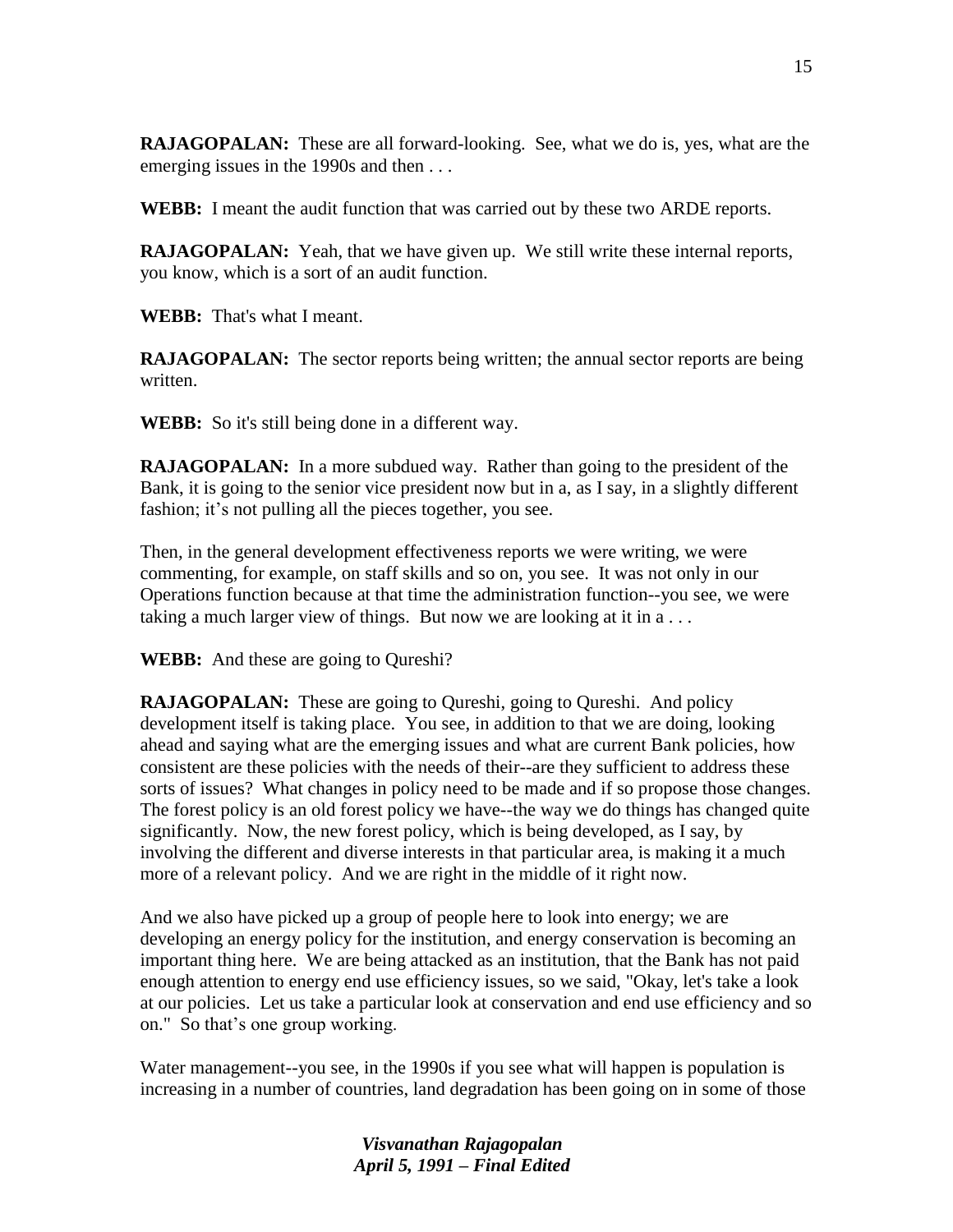countries, so we have to produce more food. And also economic levels are increasing, consumptions are increasing. And also, you see, if people are taking a high value food source, so we need to produce more in less land to feed more people. How are we going to do that?

Second, as urbanization is taking place, you see, you are using up existing land, you know, in a number of places, and the need for domestic drinking water, you see, for example, is increasing, and the quality of the water is deteriorating. You have to go longer distances to get water, purify it, so it becomes more expensive. Now, how are you going to deal with the urban needs of drinking water, the irrigation needs, the agricultural needs of water? In some countries—if you take India, for example, the ground water table has been going down, it is now down by *[inaudible]* feet since independence from what it used to be, so that means more energy is needed to pump the water to that. And so what do we mean by sustainable development? What do we mean by sustainable agricultural development?

So you run into, head on into the issue of water management, water resources management, as a critical issue to development, especially in some countries—in the Middle Eastern countries, in Java, in Indonesia, in India, parts of India. This is more critical to economic development, to the development of the country, than any other single factor. The grand old ideas of monetized development and so on don"t work. So one has to look into more sophisticated approaches to the use of water and how do you manage the use of water under these circumstances, in order to provide drinking water to more people from longer distances, improve the quality of water, and produce more food on less land.

**WEBB:** Everything is becoming more systemic . . .

**RAJAGOPALAN:** Systemic. So we are looking at—that's the water issue that is coming up, so how do we address those sorts of issues? I set up a *[inaudible]* water resources advisory *[inaudible]* gave me the responsibility and to address this issue. It is being addressed now. We are writing a paper on that.

**KAPUR:** Can you give us a few names of persons we could talk to on these last few issues you talked about?

**RAJAGOPALAN:** Yes, you could talk to—well, honestly, first you ought to talk to me because I have been totally involved on the tropical forest action plan and so on, and then you can also talk to Michel Petit (he"s not in today). He's my alternate on most of these meetings and so forth. And of course the task managers themselves are Mr. *[Narendra]* Sharma and Mr. *[Raymond D. H.]* Rowe, who are writing the policy paper there.

**KAPUR:** Are these papers going to the Board?

**RAJAGOPALAN:** It is going--no. First approach paper went to the Board, and right now we have a *[inaudible]* meeting on Monday, so the next portions are going to them.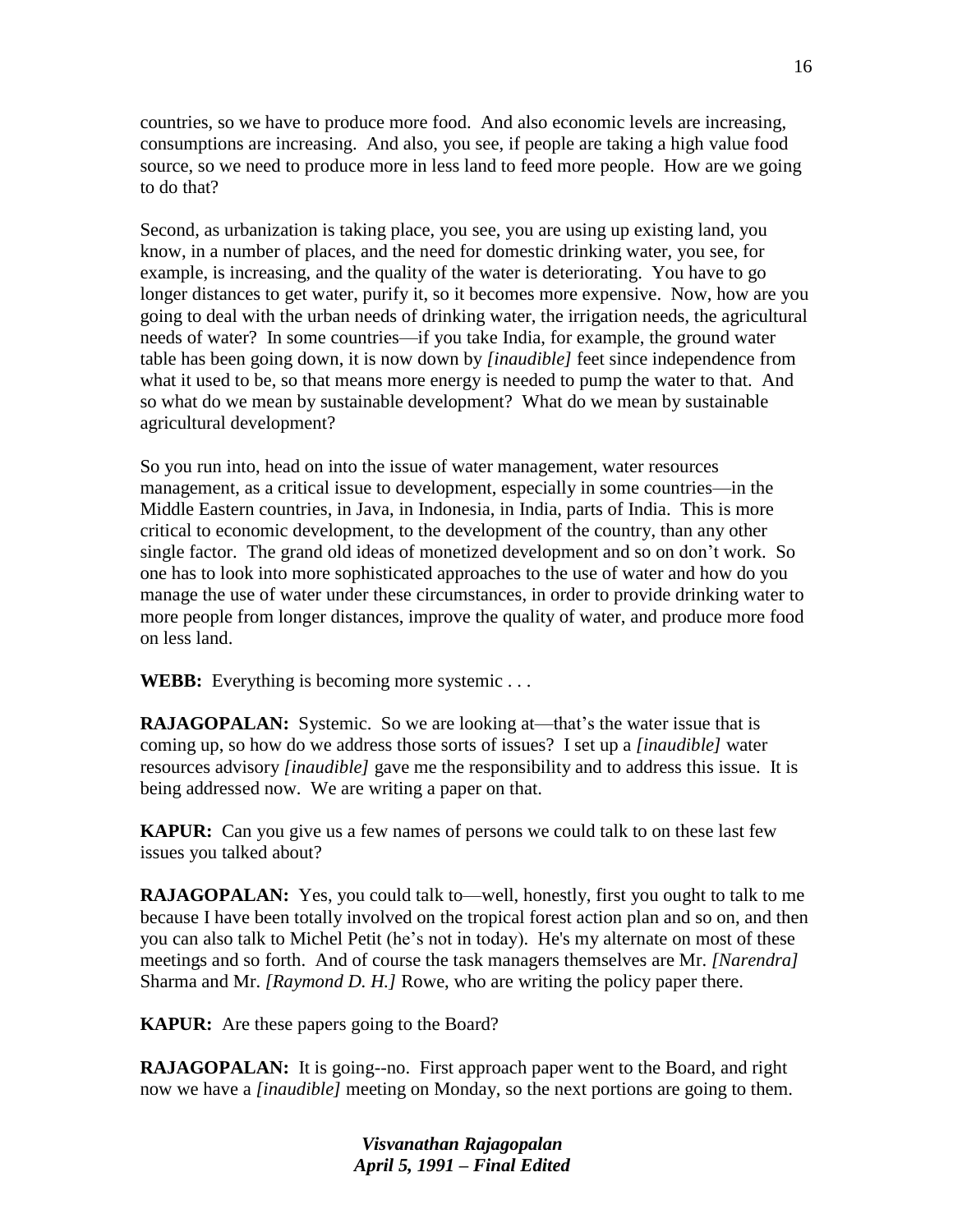There's going to be a meeting with the NGOs on the 23rd and 24th of April, the same paper they will also be discussing. I"ll be chairing that meeting.

Then, Guy Le Moigne is the guy who is the water resources advisor; he's the one charged with developing the water resources management position, and he's doing that. And Bob *[Robert J.]* Saunders is the guy who is dealing with energy conservation and energy efficiency issues and so on, so he's the one to talk to on the energy policies paper. These are three important things in the 1990s, and of course the Environment Department is doing a lot of work in these areas.

I've also been asking them to look into the whole question of infrastructure deterioration because I have an intuitive feeling that the infrastructure deterioration may be a major issue coming in the 1990s. Not only in the U.S. is it a problem but also in the developing countries, also.

### **WEBB:** Certainly in my country.

**RAJAGOPALAN:** So that is being looked at by Louis Pouliquen's shop. He is in charge of that paper; Arturo Israel is really actually handling that paper, so that's another one which is coming out. We recently came up with a housing urban policy paper. This a very good piece, you know, what is the--because urbanization is a major issue in all countries, and it was very well received by the Board, also.

## **WEBB:** Who wrote it?

**RAJAGOPALAN:** Mike *[Michael]* Cohen is the guy who wrote it; he"s responsible for that. So housing policy is particularly an important one in Eastern Europe *[inaudible]* housing policy. So a lot of interesting work like that is going on.

And the agriculture sector—if you take the forestry and the water management are critically important issues. Biotechnology is another important issue. See, what is happening in the agricultural sector is the production is now gradually moving into the hands of the private sector. This used to be a major public sector function, as you know, but—I mean, providing infrastructure and things like that--but now it is moving away, and so what does that mean to the developing countries because, you see, you do get into questions of patent rights and so on because biotechnology is introducing new varieties of seed, new ways of doing things. These are all--all the  $R \& D$ , the research and development in agriculture twenty years ago was done basically in the universities and the public institutions. Now this is all being done in private institutions or companies. Now, when everything was done in the universities and public institutions, all of these countries had easy access to it. Now how do they have access to it now when it is done in companies, large multinational companies? So that's an important issue that is coming. What is the role of the Bank under those conditions in the agriculture sector?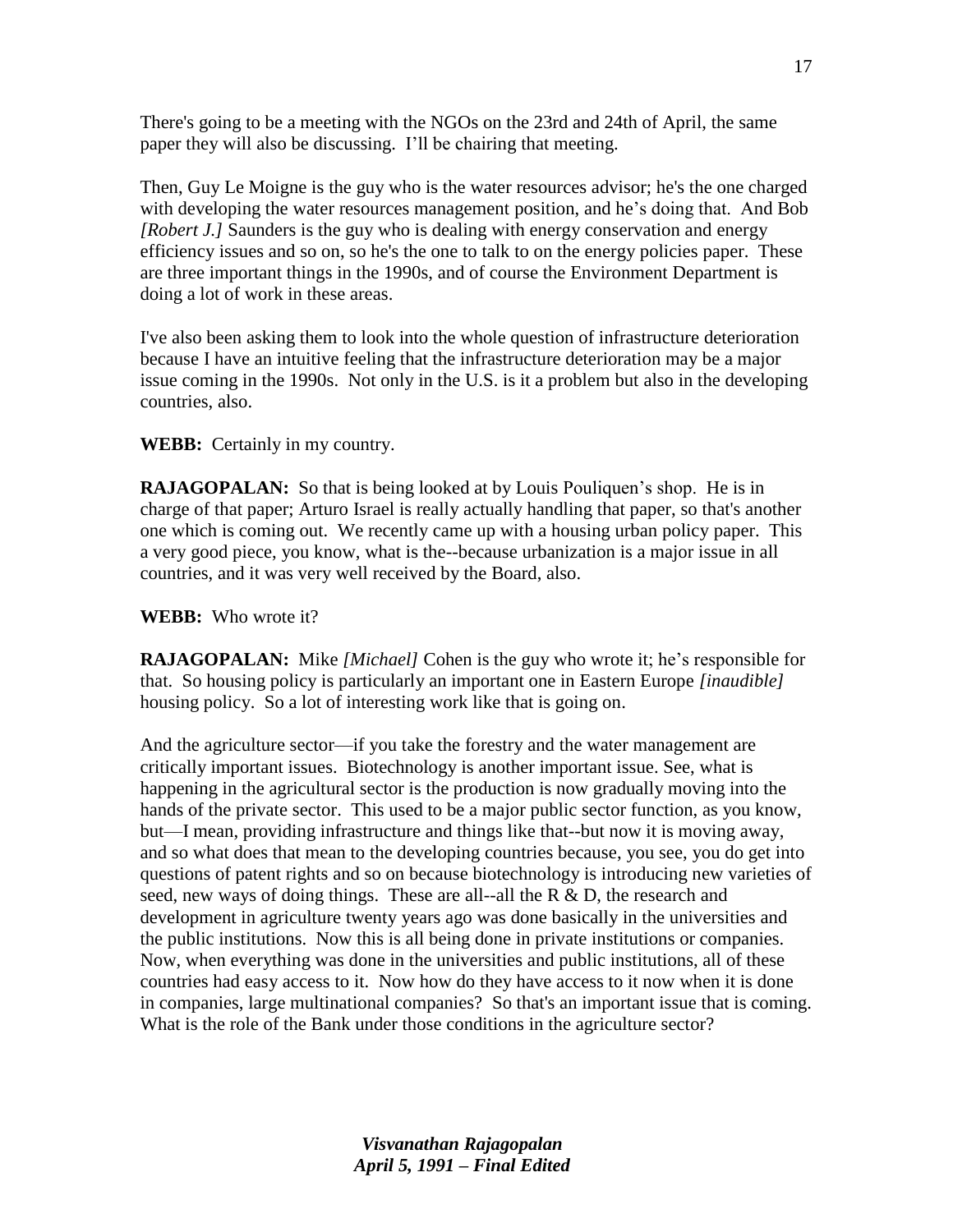**KAPUR:** I—just one thing which was, we have seen a little bit, which is perhaps more- one issue that you could *[inaudible]* look at the Bank's policy on livestock *[inaudible]* but one in which you *[inaudible]* you or someone might be aware of.

**RAJAGOPALAN:** No, no, we had one. We attempted to prepare a livestock policy paper and then very quickly found out that it was region-specific so that rather than attempting to provide one paper, macro, global paper, which would by its very nature become too general and therefore not really effective, so we are now proceeding on the basis of a more regional, more focused attention to the issues. We think it is an important sector, especially since another area--there will also be a book in *[inaudible]* chief source of protein to people who *[inaudible]* Richard, one of your countrymen, *[Eduardo A.]* Loayza, is looking at that.

## **WEBB:** Who is?

**RAJAGOPALAN:** Loayza, he's a Peruvian. *[inaudible]* He is developing a paper on that. There"s an international research that we are supporting in that area. Irrigation and drainage, we have been supporting international research, and that's also going on very well. A lot of developing countries and developed countries have all been supporting that. Agricultural diversification is a major issue; we have written a paper on that. So . . .

**WEBB:** What is the number one issue for industry? You have an industrial ...

**RAJAGOPALAN:** You see, in the industrial side we have written a seminal paper on two aspects of it—on competition policies and the other one is on industrial restructuring. The first one, we are saying what are the policy reforms the government *[inaudible]* to induce competition, and the basic thesis there is—you see, in competition people immediately think of only international competition. See, you must have internal competition, domestic competition, first to begin with—everybody involved--and a lot can be done there, and you get into the questions of exit and entry into, exit of firms and their ability to come in and go out, creating an enabling environment in which these things can happen. I would suggest that you take a look at that paper. It was also very well received. It's a very good paper. Carl Dahlman is the division chief, and he's the guy who did that work. That's a good paper.

And the one on restructuring, it's also a good paper *[inaudible]* We don't have an industry—you see, in industry we are approaching it only from these points of view, rather than in the old-style, someone on industrial steel. I don't have any experts in any of those fields. I have only economists dealing with these type of issues.

Technology--we are trying to work in the area of technology transfer and technology development. What sort of technology should we develop and how does one transfer technology? Carl Dahlman is again--I have asked him to take responsibility for that.

**WEBB:** He was a student of mine, Carl, and a very good one. Well ...